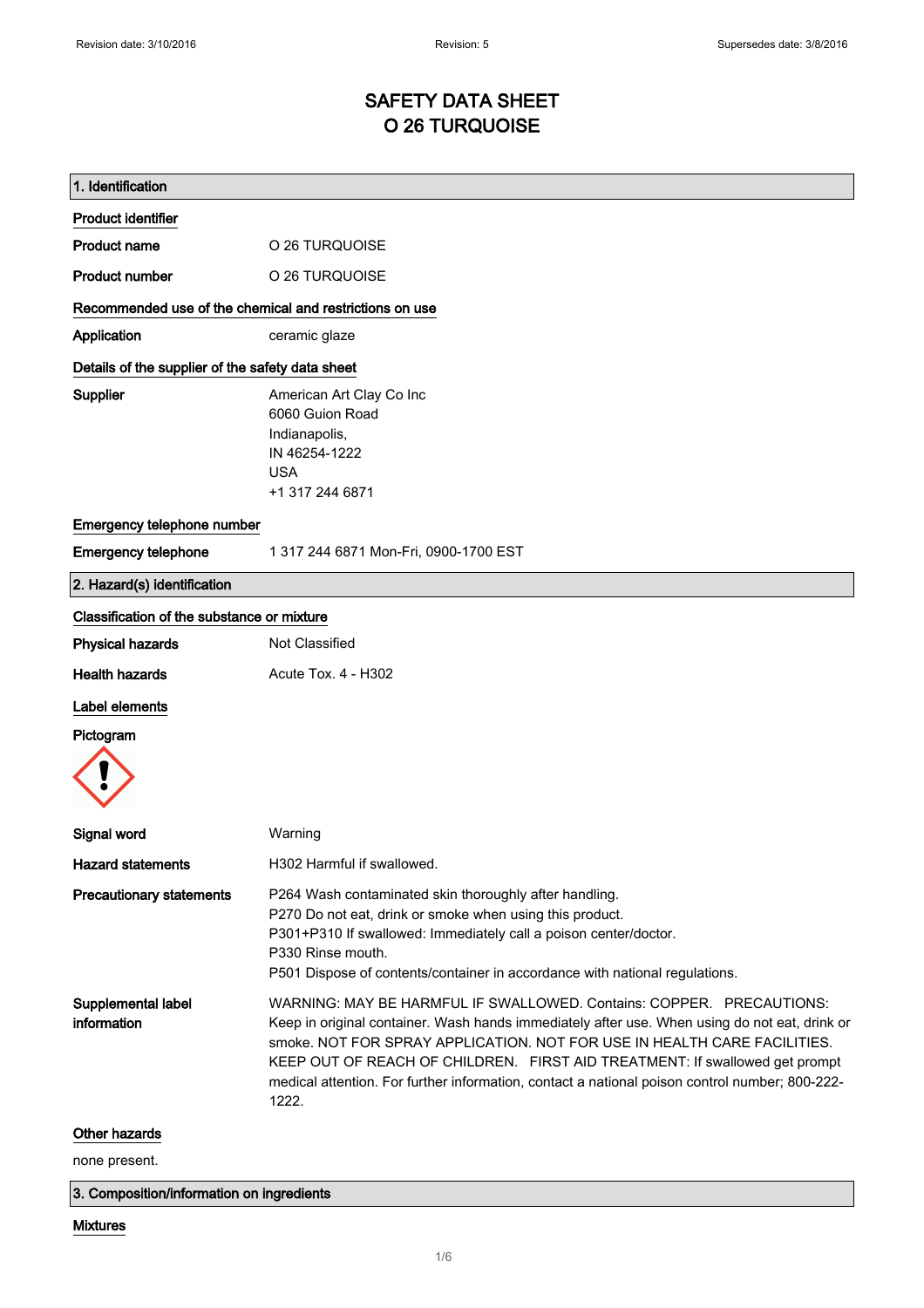| copper carb                                                                        | $1 - 5%$                                                                                                                                                                                                                                                                                                    |
|------------------------------------------------------------------------------------|-------------------------------------------------------------------------------------------------------------------------------------------------------------------------------------------------------------------------------------------------------------------------------------------------------------|
| CAS number: 7492-68-4                                                              |                                                                                                                                                                                                                                                                                                             |
| Classification<br>Skin Irrit. 2 - H315<br>Eye Irrit. 2A - H319<br>STOT SE 3 - H335 |                                                                                                                                                                                                                                                                                                             |
|                                                                                    | The Full Text for all Hazard Statements are Displayed in Section 16.                                                                                                                                                                                                                                        |
| <b>Composition comments</b>                                                        | Only ingredients listed above are notifiable for this product. If none are shown then all<br>ingredients are exempt.,                                                                                                                                                                                       |
| 4. First-aid measures                                                              |                                                                                                                                                                                                                                                                                                             |
| Description of first aid measures                                                  |                                                                                                                                                                                                                                                                                                             |
| Inhalation                                                                         | Unlikely route of exposure as the product does not contain volatile substances.                                                                                                                                                                                                                             |
| Ingestion                                                                          | Do not induce vomiting. Rinse mouth thoroughly with water. Give a few small glasses of water<br>or milk to drink. Get medical attention if any discomfort continues.                                                                                                                                        |
| <b>Skin Contact</b>                                                                | Wash skin thoroughly with soap and water.                                                                                                                                                                                                                                                                   |
| Eye contact                                                                        | Rinse with water.                                                                                                                                                                                                                                                                                           |
|                                                                                    | Most important symptoms and effects, both acute and delayed                                                                                                                                                                                                                                                 |
| Inhalation                                                                         | Read Section 2 for any specific precautions associated with this product. In general, breathing<br>any type of dust/mist can and may aggravate irritation of the throat and lungs.                                                                                                                          |
| Ingestion                                                                          | Read Section 2 for any specific precautions associated with the use of this product. Products<br>with specific warnings about ingestion will give guidance there.                                                                                                                                           |
| <b>Skin contact</b>                                                                | Read Section 2 for any specific precautions associated with the use of this product. In general<br>most ceramic glazes, clays and special products will tend to have a drying effect on the skin<br>and may cause some sensitivity to users with sensitive skin.                                            |
| Eye contact                                                                        | Read Section 2 for any specific precautions associated with the use of this product. In general<br>most ceramic and special products contain materials that maybe abrasive to eyes. Keeping<br>materials from contacting the eyes is prudent. If contact does occur, flush with clean water, do<br>not rub. |
|                                                                                    | Indication of immediate medical attention and special treatment needed                                                                                                                                                                                                                                      |
| Notes for the doctor                                                               | Treat symptomatically.                                                                                                                                                                                                                                                                                      |
| 5. Fire-fighting measures                                                          |                                                                                                                                                                                                                                                                                                             |
| <b>Extinguishing media</b>                                                         |                                                                                                                                                                                                                                                                                                             |
| Suitable extinguishing media                                                       | Use fire-extinguishing media suitable for the surrounding fire.                                                                                                                                                                                                                                             |
| Special hazards arising from the substance or mixture                              |                                                                                                                                                                                                                                                                                                             |
| Specific hazards                                                                   | The product is not believed to present a hazard due to its physical nature.                                                                                                                                                                                                                                 |
| Advice for firefighters                                                            |                                                                                                                                                                                                                                                                                                             |
| Special protective equipment<br>for firefighters                                   | Use protective equipment appropriate for surrounding materials.                                                                                                                                                                                                                                             |
| 6. Accidental release measures                                                     |                                                                                                                                                                                                                                                                                                             |
| Personal precautions, protective equipment and emergency procedures                |                                                                                                                                                                                                                                                                                                             |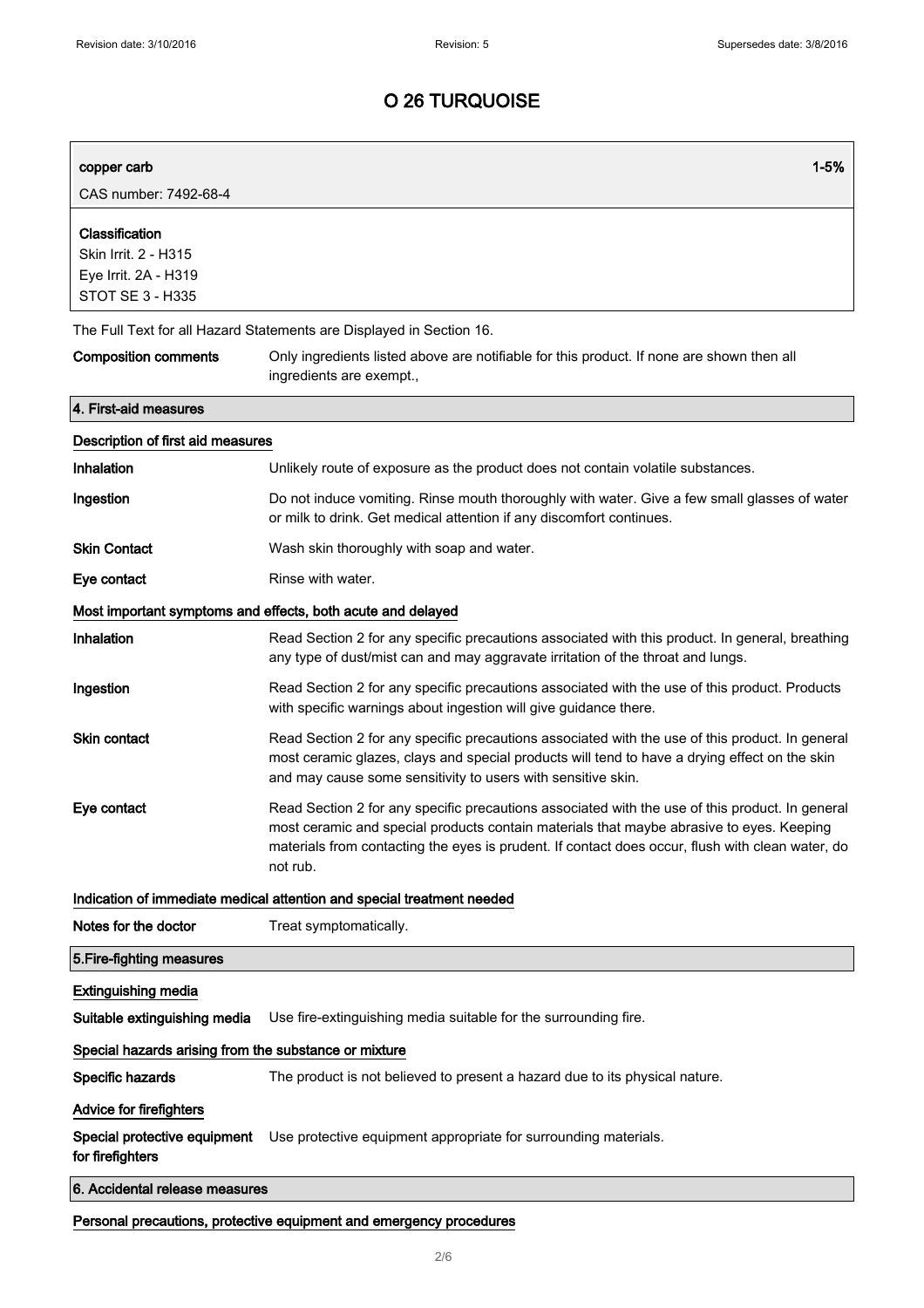| <b>Personal precautions</b>                                  | For personal protection, see Section 8.                                                                                                                                                                                                            |  |
|--------------------------------------------------------------|----------------------------------------------------------------------------------------------------------------------------------------------------------------------------------------------------------------------------------------------------|--|
| <b>Environmental precautions</b>                             |                                                                                                                                                                                                                                                    |  |
| <b>Environmental precautions</b>                             | Please read Section 2 completely. If any environmental warnings such as; H411 or H412 are<br>listed in Section 2, please use appropriate procedures when disposing of product and<br>container. Do not put materials into waterways or sewers.     |  |
| Methods and material for containment and cleaning up         |                                                                                                                                                                                                                                                    |  |
| Methods for cleaning up                                      | Collect spillage for reclamation or absorb in vermiculite, dry sand or similar material.                                                                                                                                                           |  |
| Reference to other sections                                  | For waste disposal, see Section 13. For personal protection, see Section 8.                                                                                                                                                                        |  |
| 7. Handling and storage                                      |                                                                                                                                                                                                                                                    |  |
| Precautions for safe handling                                |                                                                                                                                                                                                                                                    |  |
| <b>Usage precautions</b>                                     | Read label before use. Do not eat, drink or smoke when using this product. Good personal<br>hygiene procedures should be implemented. Wash hands and any other contaminated areas<br>of the body with soap and water before leaving the work site. |  |
| Conditions for safe storage, including any incompatibilities |                                                                                                                                                                                                                                                    |  |
| <b>Storage precautions</b>                                   | Store in tightly-closed, original container in a dry and cool place.                                                                                                                                                                               |  |
| Specific end uses(s)                                         |                                                                                                                                                                                                                                                    |  |
| Specific end use(s)                                          | The identified uses for this product are detailed in Section 1.2.                                                                                                                                                                                  |  |
| 8. Exposure Controls/personal protection                     |                                                                                                                                                                                                                                                    |  |
| Ingredient comments                                          | Only ingredients listed n Section 3 are notifiable for this product. If none are shown then all<br>ingredients are exempt.                                                                                                                         |  |
| <b>Exposure controls</b>                                     |                                                                                                                                                                                                                                                    |  |
| Appropriate engineering<br>controls                          | No specific ventilations requirements unless the "FAN" pictogram is shown above or specified<br>in Section 2.                                                                                                                                      |  |
| Eye/face protection                                          | No specific eye protection required unless the "EYE PROTECTION" pictogram is shown<br>above or specified in Section 2.                                                                                                                             |  |
| Hand protection                                              | No specific hand protection required unless the "HAND PROTECTION" pictogram is shown<br>above or specified in Section 2.                                                                                                                           |  |
| Hygiene measures                                             | Using good personal hygiene practices is always appropriate. Keeping a clean work space,<br>cleaning up properly when done, and not eating, drinking or smoking when using this product.                                                           |  |
| <b>Respiratory protection</b>                                | No specific respiratory protection required unless the "RESPIRATOR" pictogram is shown<br>above or specified in Section 2. Using the appropriate certified protection for the operation is<br>important if required.                               |  |
| 9. Physical and Chemical Properties                          |                                                                                                                                                                                                                                                    |  |

| Information on basic physical and chemical properties |
|-------------------------------------------------------|
|                                                       |

| Appearance     | Colored liquid.           |
|----------------|---------------------------|
| Color          | Various colors.           |
| Odor           | Almost odorless.          |
| Odor threshold | No information available. |
| рH             | 6-8                       |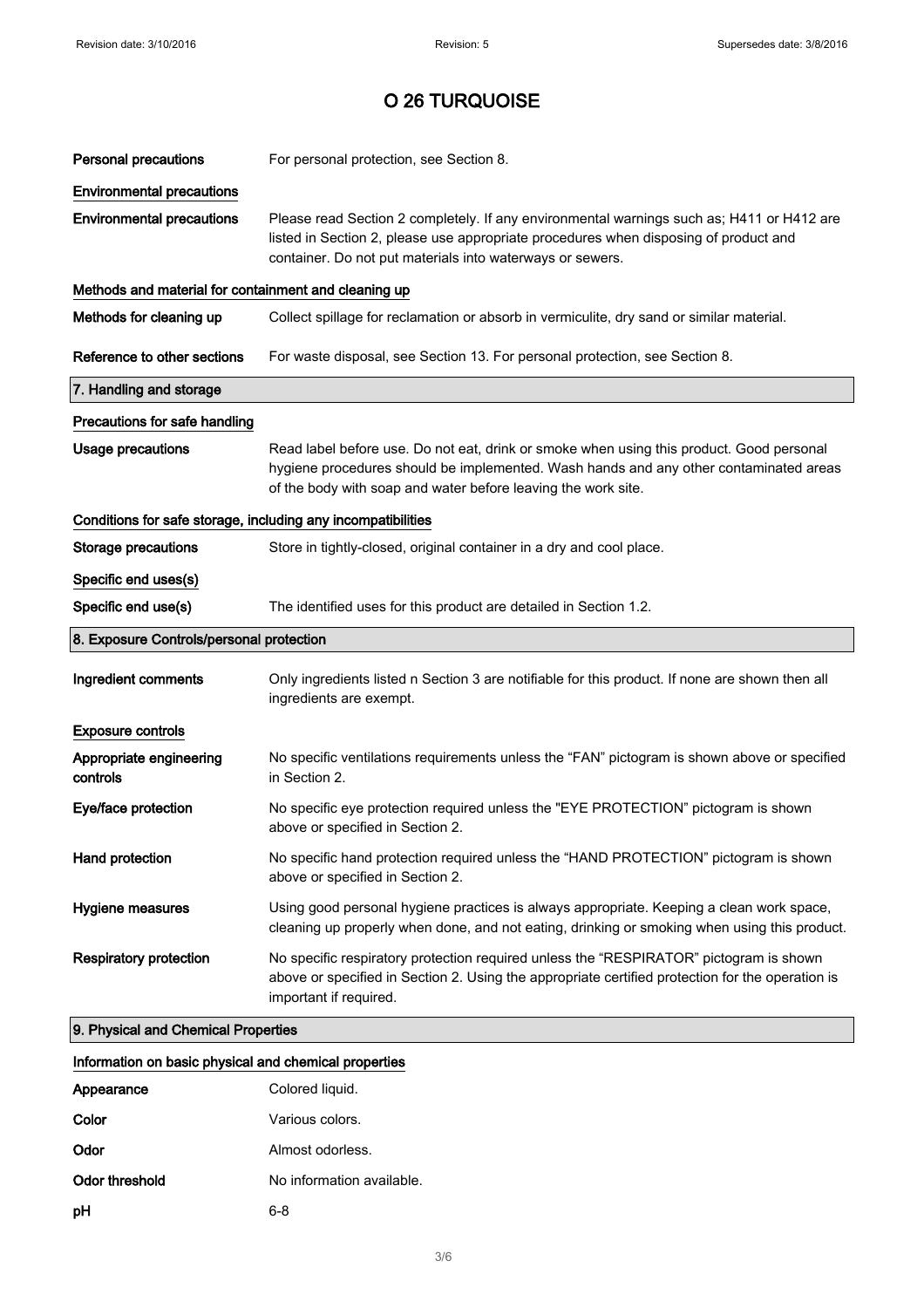| <b>Melting point</b>                            | No information available.                                                                                                  |
|-------------------------------------------------|----------------------------------------------------------------------------------------------------------------------------|
| Initial boiling point and range                 | No information available.                                                                                                  |
| Flash point                                     | No information available.                                                                                                  |
| <b>Evaporation rate</b>                         | No information available.                                                                                                  |
| Flammability (solid, gas)                       | No information available.                                                                                                  |
| Upper/lower flammability or<br>explosive limits | No information available.                                                                                                  |
| Vapour pressure                                 | No information available.                                                                                                  |
| <b>Relative density</b>                         | Greater than 1.0                                                                                                           |
| Solubility(ies)                                 | Not applicable.                                                                                                            |
| <b>Partition coefficient</b>                    | No information available.                                                                                                  |
| Auto-ignition temperature                       | Not applicable.                                                                                                            |
| <b>Decomposition Temperature</b>                | No information available.                                                                                                  |
| <b>Viscosity</b>                                | No information available.                                                                                                  |
| <b>Explosive properties</b>                     | none                                                                                                                       |
| <b>Oxidising properties</b>                     | none                                                                                                                       |
| Other information                               | Not applicable.                                                                                                            |
| 10. Stability and reactivity                    |                                                                                                                            |
| Reactivity                                      | There are no known reactivity hazards associated with this product.                                                        |
| <b>Stability</b>                                | No particular stability concerns.                                                                                          |
| Possibility of hazardous<br>reactions           | None known.                                                                                                                |
| <b>Conditions to avoid</b>                      | None known.                                                                                                                |
| Materials to avoid                              | None known.                                                                                                                |
| Hazardous decomposition<br>products             | None known.                                                                                                                |
| 11. Toxicological information                   |                                                                                                                            |
| Information on toxicological effects            |                                                                                                                            |
| <b>Toxicological effects</b>                    | Please read Section 2 thoroughly to understand the toxicological risks, (if any) and<br>precautions for safe use (if any). |
| Acute toxicity - oral<br>ATE oral (mg/kg)       | 500.0                                                                                                                      |
| Skin corrosion/irritation<br>Skin sensitization |                                                                                                                            |
| <b>Skin sensitisation</b>                       | Based on available data the classification criteria are not met.                                                           |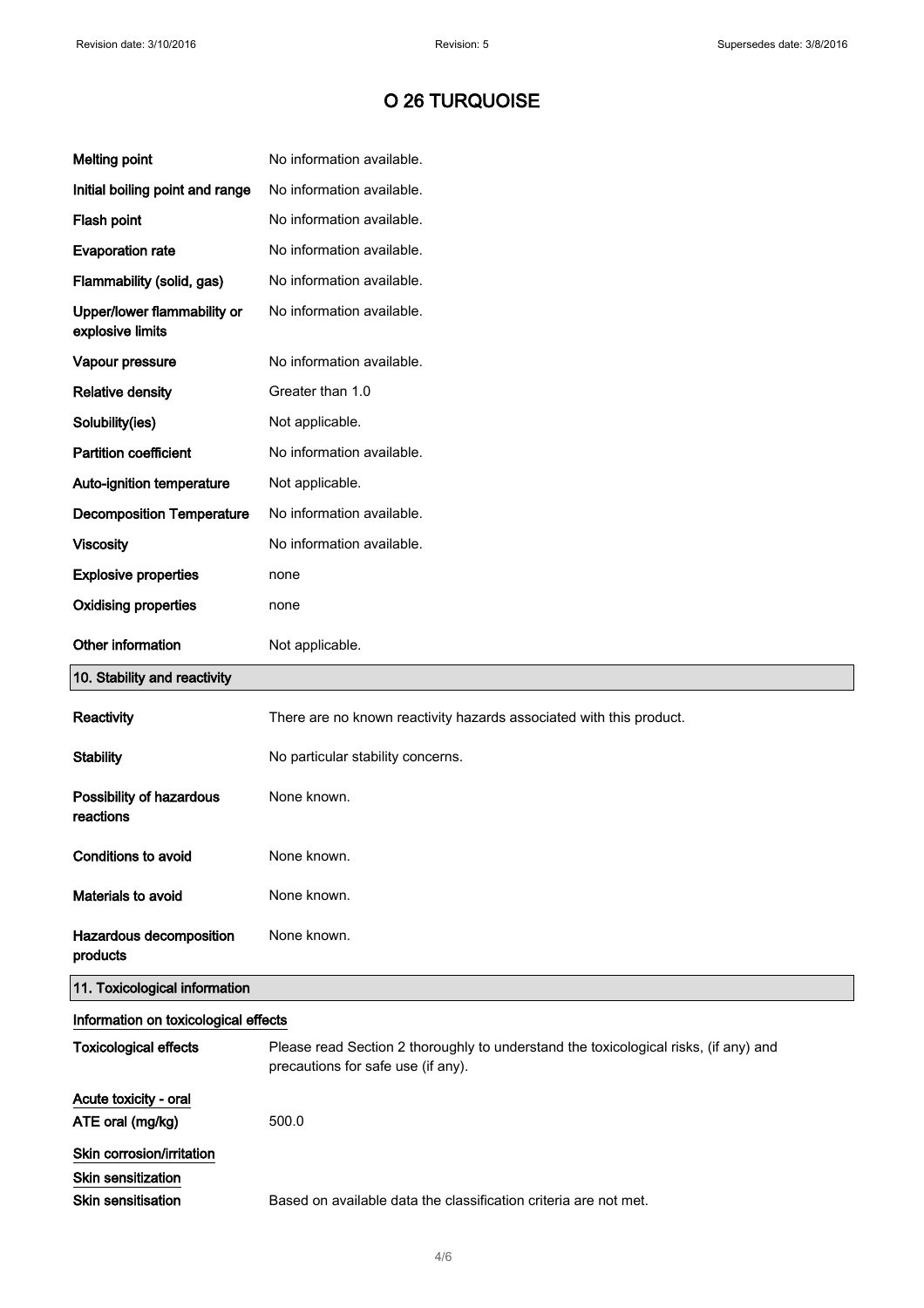| Eye contact                           | May cause temporary eye irritation.                                                                                                                                                                                                            |
|---------------------------------------|------------------------------------------------------------------------------------------------------------------------------------------------------------------------------------------------------------------------------------------------|
| 12. Ecological Information            |                                                                                                                                                                                                                                                |
| Ecotoxicity                           | Please read Section 2 completely. If any environmental warnings such as; H411 or H412 are<br>listed in Section 2, please use appropriate procedures when disposing of product and<br>container. Do not put materials into waterways or sewers. |
| <b>Toxicity</b>                       |                                                                                                                                                                                                                                                |
| <b>Toxicity</b>                       | Please read Section 2 completely. If any environmental warnings such as; H411 or H412 are<br>listed in Section 2, please use appropriate procedures when disposing of product and<br>container. Do not put materials into waterways or sewers. |
| Persistence and degradability         |                                                                                                                                                                                                                                                |
| Persistence and degradability         | No data available.                                                                                                                                                                                                                             |
| Biodegradation                        | Not inherently biodegradable.                                                                                                                                                                                                                  |
| <b>Bioaccumulative potential</b>      |                                                                                                                                                                                                                                                |
| <b>Partition coefficient</b>          | No information available.                                                                                                                                                                                                                      |
| Mobility in soil                      |                                                                                                                                                                                                                                                |
| <b>Mobility</b>                       | Semi-mobile.                                                                                                                                                                                                                                   |
| Results of PBT and vPvB assessment    |                                                                                                                                                                                                                                                |
| Results of PBT and vPvB<br>assessment | This product does not contain any substances classified as PBT or vPvB.                                                                                                                                                                        |
| Other adverse effects                 |                                                                                                                                                                                                                                                |
| Other adverse effects                 | None known.                                                                                                                                                                                                                                    |
| 13. Disposal considerations           |                                                                                                                                                                                                                                                |
| Waste treatment methods               |                                                                                                                                                                                                                                                |
| <b>General information</b>            | Dispose of waste product or used containers in accordance with local regulations When<br>handling waste, the safety precautions applying to handling of the product should be<br>considered.                                                   |
| 14. Transport information             |                                                                                                                                                                                                                                                |
| General                               | The product is not covered by international regulations on the transport of dangerous goods<br>(IMDG, IATA, DoT).                                                                                                                              |
| <b>UN Number</b>                      |                                                                                                                                                                                                                                                |
| Not applicable.                       |                                                                                                                                                                                                                                                |
| UN proper shipping name               |                                                                                                                                                                                                                                                |
| Not applicable.                       |                                                                                                                                                                                                                                                |
| Transport hazard class(es)            |                                                                                                                                                                                                                                                |
| No transport warning sign required.   |                                                                                                                                                                                                                                                |
| Packing group                         |                                                                                                                                                                                                                                                |

Not applicable.